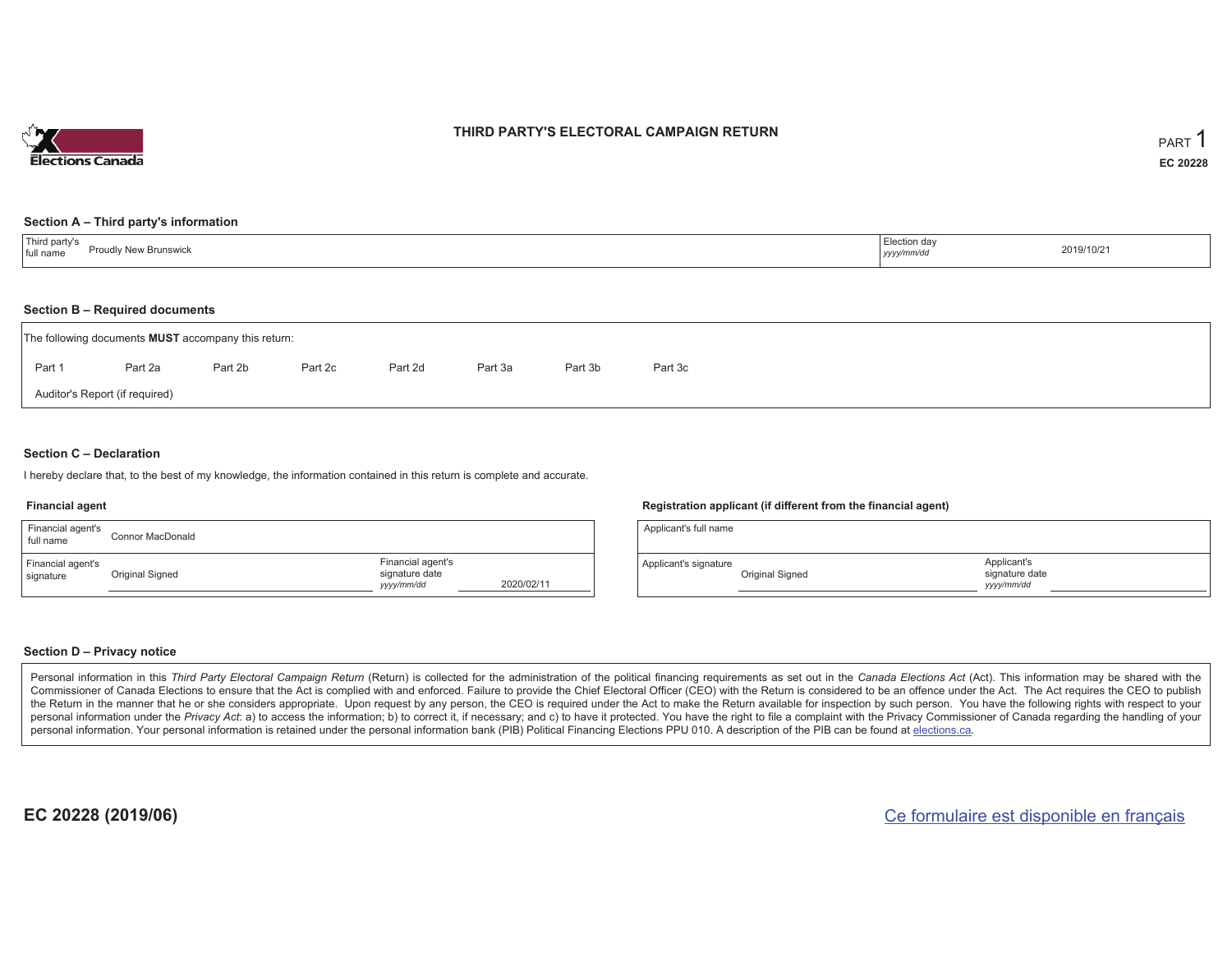

## **THIRD PARTY'S ELECTORAL CAMPAIGN RETURN HIRD PARTY'S ELECTORAL CAMPAIGN RETURN<br>Statement of monetary contributions received PART 2a**

**EC 20228**

| No.                                                                                                                          | Full name | <b>Street</b><br>no. | <b>Street</b> | Apt. | City | Prov./<br>Terr. | Postal<br>code | Date<br>received<br>yyyy/mm/dd                         | Individual | <b>Business /</b><br>Commercial<br>organization | Government   | Trade union  | Corporation<br>without share<br>capital | Unincorporated<br>organization or<br>association |
|------------------------------------------------------------------------------------------------------------------------------|-----------|----------------------|---------------|------|------|-----------------|----------------|--------------------------------------------------------|------------|-------------------------------------------------|--------------|--------------|-----------------------------------------|--------------------------------------------------|
|                                                                                                                              |           |                      |               |      |      |                 |                |                                                        | \$         | \$                                              | $\mathsf{s}$ | $\mathbf{s}$ | \$                                      | \$                                               |
|                                                                                                                              |           |                      |               |      |      |                 |                |                                                        |            |                                                 |              |              |                                         |                                                  |
|                                                                                                                              |           |                      |               |      |      |                 |                |                                                        |            |                                                 |              |              |                                         |                                                  |
|                                                                                                                              |           |                      |               |      |      |                 |                |                                                        |            |                                                 |              |              |                                         |                                                  |
|                                                                                                                              |           |                      |               |      |      |                 |                |                                                        |            |                                                 |              |              |                                         |                                                  |
|                                                                                                                              |           |                      |               |      |      |                 |                |                                                        |            |                                                 |              |              |                                         |                                                  |
|                                                                                                                              |           |                      |               |      |      |                 |                |                                                        |            |                                                 |              |              |                                         |                                                  |
|                                                                                                                              |           |                      |               |      |      |                 |                |                                                        |            |                                                 |              |              |                                         |                                                  |
|                                                                                                                              |           |                      |               |      |      |                 |                |                                                        |            |                                                 |              |              |                                         |                                                  |
|                                                                                                                              |           |                      |               |      |      |                 |                |                                                        |            |                                                 |              |              |                                         |                                                  |
|                                                                                                                              |           |                      |               |      |      |                 |                |                                                        |            |                                                 |              |              |                                         |                                                  |
|                                                                                                                              |           |                      |               |      |      |                 |                |                                                        |            |                                                 |              |              |                                         |                                                  |
|                                                                                                                              |           |                      |               |      |      |                 |                |                                                        |            |                                                 |              |              |                                         |                                                  |
|                                                                                                                              |           |                      |               |      |      |                 |                |                                                        |            |                                                 |              |              |                                         |                                                  |
|                                                                                                                              |           |                      |               |      |      |                 |                |                                                        |            |                                                 |              |              |                                         |                                                  |
|                                                                                                                              |           |                      |               |      |      |                 |                | Totals carried forward from previous page \$           | 10.00      |                                                 |              |              | 11,250.00                               |                                                  |
|                                                                                                                              |           |                      |               |      |      |                 |                |                                                        |            |                                                 |              |              |                                         |                                                  |
| Total amount of monetary contributions by contributors who gave over \$200 (A)<br>Number of contributors who gave over \$200 |           |                      |               |      |      |                 |                |                                                        |            |                                                 |              |              |                                         |                                                  |
| Total amount of monetary contributions by contributors who gave \$200 or less $(B)$                                          |           |                      |               |      |      |                 |                |                                                        |            |                                                 |              |              | 31.10                                   |                                                  |
| Number of contributors who gave \$200 or less                                                                                |           |                      |               |      |      |                 |                |                                                        |            |                                                 |              |              |                                         |                                                  |
| Total amount of all monetary contributions (A+B)                                                                             |           |                      |               |      |      |                 |                |                                                        |            |                                                 |              |              |                                         |                                                  |
|                                                                                                                              |           |                      |               |      |      |                 |                |                                                        | 10.00      |                                                 |              |              | 11,281.10                               |                                                  |
|                                                                                                                              |           |                      |               |      |      |                 |                | Number of contributors who gave monetary contributions |            |                                                 |              |              |                                         | 2                                                |

| Third<br>part | .<br>. | ,,,,, | 7/10/2<br><b>2018</b><br>the contract of the contract of the contract of the contract of the contract of | ┒▃.<br>aut |  |  |  |
|---------------|--------|-------|----------------------------------------------------------------------------------------------------------|------------|--|--|--|
|---------------|--------|-------|----------------------------------------------------------------------------------------------------------|------------|--|--|--|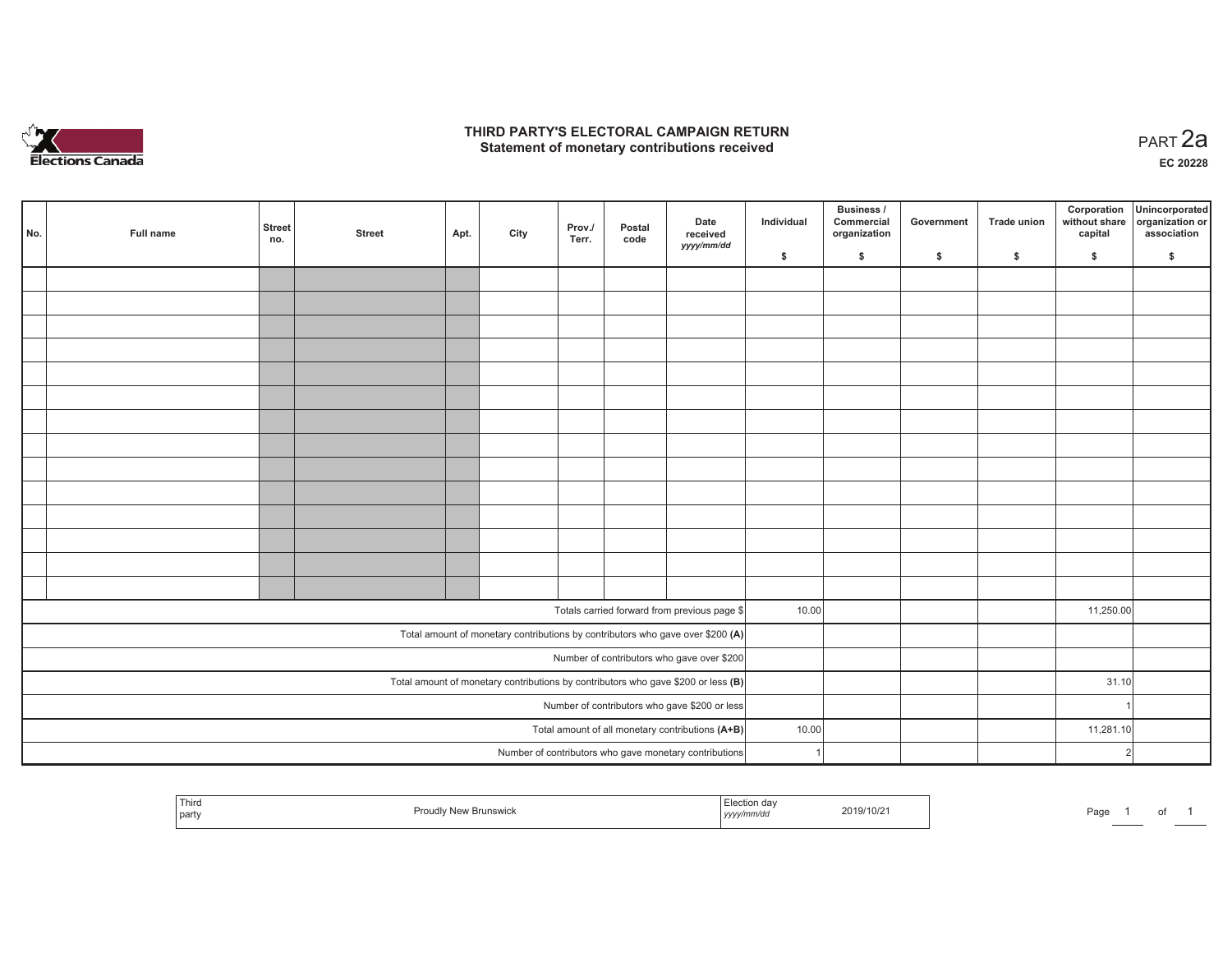

## **THIRD PARTY'S ELECTORAL CAMPAIGN RETURN**  THIRD PARTY'S ELECTORAL CAMPAIGN RETURN<br>Statement of non-monetary contributions received<br> **PART 2b**

| No.                                                                                     | Full name                                            | <b>Street</b><br>no. | <b>Street</b> | Apt. | City | Prov./<br>Terr. | Postal<br>code | Date<br>received<br>yyyy/mm/dd                             | Individual | <b>Business /</b><br>Commercial<br>organization | Government | Trade union | Corporation<br>capital | Unincorporated<br>without share organization or<br>association |
|-----------------------------------------------------------------------------------------|------------------------------------------------------|----------------------|---------------|------|------|-----------------|----------------|------------------------------------------------------------|------------|-------------------------------------------------|------------|-------------|------------------------|----------------------------------------------------------------|
|                                                                                         |                                                      |                      |               |      |      |                 |                |                                                            | \$         | \$                                              | \$         | \$          | \$                     | \$                                                             |
|                                                                                         |                                                      |                      |               |      |      |                 |                |                                                            |            |                                                 |            |             |                        |                                                                |
|                                                                                         |                                                      |                      |               |      |      |                 |                |                                                            |            |                                                 |            |             |                        |                                                                |
|                                                                                         |                                                      |                      |               |      |      |                 |                |                                                            |            |                                                 |            |             |                        |                                                                |
|                                                                                         |                                                      |                      |               |      |      |                 |                |                                                            |            |                                                 |            |             |                        |                                                                |
|                                                                                         |                                                      |                      |               |      |      |                 |                |                                                            |            |                                                 |            |             |                        |                                                                |
|                                                                                         |                                                      |                      |               |      |      |                 |                |                                                            |            |                                                 |            |             |                        |                                                                |
|                                                                                         |                                                      |                      |               |      |      |                 |                |                                                            |            |                                                 |            |             |                        |                                                                |
|                                                                                         |                                                      |                      |               |      |      |                 |                |                                                            |            |                                                 |            |             |                        |                                                                |
|                                                                                         |                                                      |                      |               |      |      |                 |                |                                                            |            |                                                 |            |             |                        |                                                                |
|                                                                                         |                                                      |                      |               |      |      |                 |                |                                                            |            |                                                 |            |             |                        |                                                                |
|                                                                                         |                                                      |                      |               |      |      |                 |                |                                                            |            |                                                 |            |             |                        |                                                                |
|                                                                                         |                                                      |                      |               |      |      |                 |                |                                                            |            |                                                 |            |             |                        |                                                                |
|                                                                                         |                                                      |                      |               |      |      |                 |                |                                                            |            |                                                 |            |             |                        |                                                                |
|                                                                                         |                                                      |                      |               |      |      |                 |                |                                                            |            |                                                 |            |             |                        |                                                                |
|                                                                                         |                                                      |                      |               |      |      |                 |                | Totals carried forward from previous page \$               |            |                                                 |            |             |                        |                                                                |
|                                                                                         |                                                      |                      |               |      |      |                 |                |                                                            |            |                                                 |            |             |                        |                                                                |
| Total amount of non-monetary contributions by contributors who gave over \$200 (A)      |                                                      |                      |               |      |      |                 |                |                                                            |            |                                                 |            |             |                        |                                                                |
| Number of contributors who gave over \$200                                              |                                                      |                      |               |      |      |                 |                |                                                            |            |                                                 |            |             |                        |                                                                |
| Total amount of non-monetary contributions by contributors who gave \$200 or less $(B)$ |                                                      |                      |               |      |      |                 |                |                                                            |            |                                                 |            |             |                        |                                                                |
| Number of contributors who gave \$200 or less                                           |                                                      |                      |               |      |      |                 |                |                                                            | 0.00       |                                                 |            |             |                        |                                                                |
|                                                                                         | Total amount of all non-monetary contributions (A+B) |                      |               |      |      |                 |                |                                                            |            | 0.00                                            | 0.00       | 0.00        | 0.00                   | 0.00                                                           |
|                                                                                         |                                                      |                      |               |      |      |                 |                | Number of contributors who gave non-monetary contributions |            |                                                 |            |             |                        |                                                                |

|  | Third<br>party |  | ,,,,, | 2019/10/2 | ∍ הכ<br>-au<br> |  |  |  |
|--|----------------|--|-------|-----------|-----------------|--|--|--|
|--|----------------|--|-------|-----------|-----------------|--|--|--|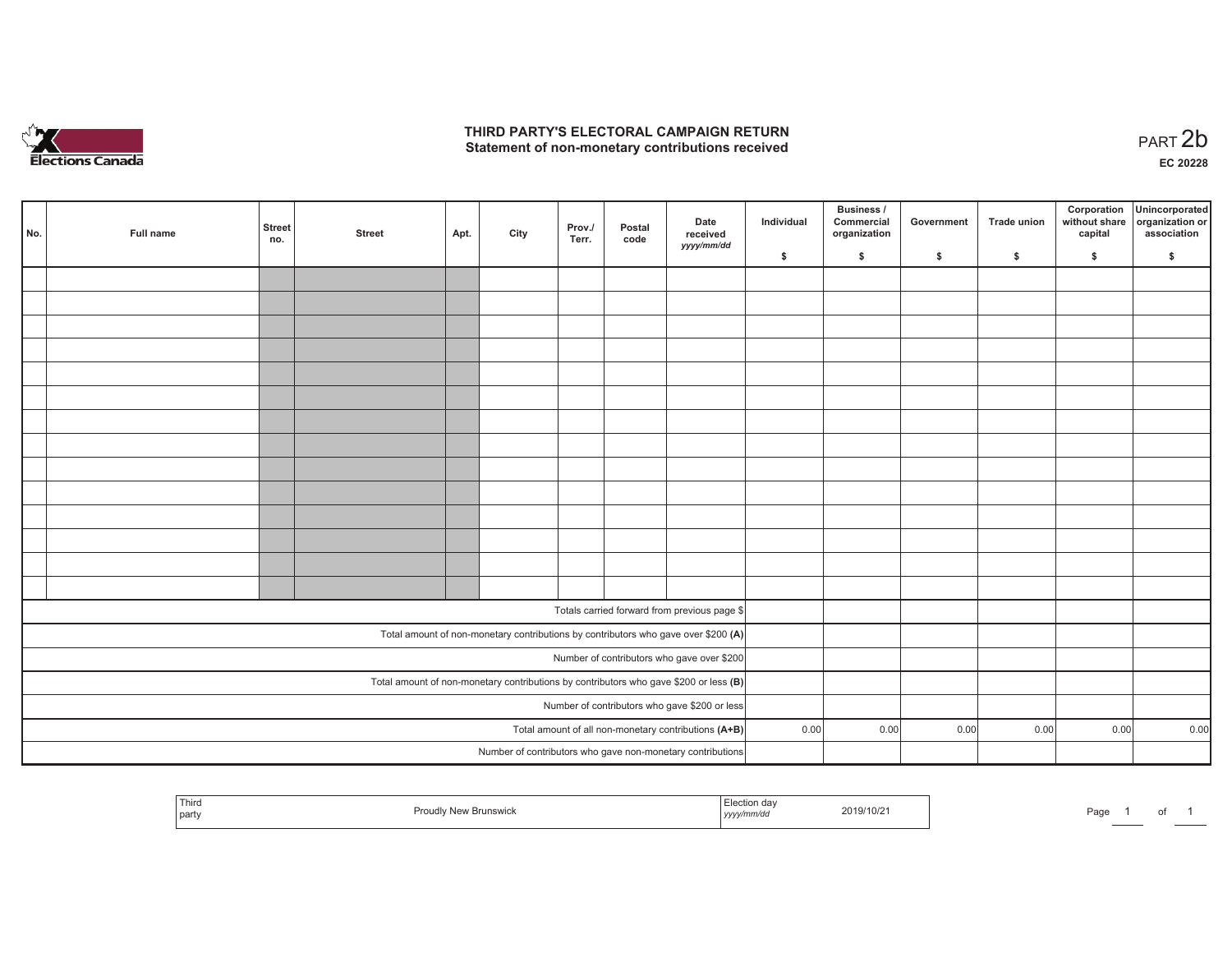

## **THIRD PARTY'S ELECTORAL CAMPAIGN RETURN STATE:** PERSON SELECTORAL CAMPAIGN RETURN<br>
Statement of operating loans received

**EC 20228**

| No.                                          | Full name | <b>Street</b><br>no. | <b>Street</b> | Apt. | City | Prov./<br>Terr. | Postal<br>code | Date<br>received                                                  | Individual | Business /<br>Commercial<br>organization | Government | <b>Trade union</b> | Corporation<br>capital | Unincorporated<br>without share organization or<br>association |
|----------------------------------------------|-----------|----------------------|---------------|------|------|-----------------|----------------|-------------------------------------------------------------------|------------|------------------------------------------|------------|--------------------|------------------------|----------------------------------------------------------------|
|                                              |           |                      |               |      |      |                 |                | yyyy/mm/dd                                                        | \$         | \$                                       | \$         | $\mathsf{s}$       | \$                     | \$                                                             |
|                                              |           |                      |               |      |      |                 |                |                                                                   |            |                                          |            |                    |                        |                                                                |
|                                              |           |                      |               |      |      |                 |                |                                                                   |            |                                          |            |                    |                        |                                                                |
|                                              |           |                      |               |      |      |                 |                |                                                                   |            |                                          |            |                    |                        |                                                                |
|                                              |           |                      |               |      |      |                 |                |                                                                   |            |                                          |            |                    |                        |                                                                |
|                                              |           |                      |               |      |      |                 |                |                                                                   |            |                                          |            |                    |                        |                                                                |
|                                              |           |                      |               |      |      |                 |                |                                                                   |            |                                          |            |                    |                        |                                                                |
|                                              |           |                      |               |      |      |                 |                |                                                                   |            |                                          |            |                    |                        |                                                                |
|                                              |           |                      |               |      |      |                 |                |                                                                   |            |                                          |            |                    |                        |                                                                |
|                                              |           |                      |               |      |      |                 |                |                                                                   |            |                                          |            |                    |                        |                                                                |
|                                              |           |                      |               |      |      |                 |                |                                                                   |            |                                          |            |                    |                        |                                                                |
|                                              |           |                      |               |      |      |                 |                |                                                                   |            |                                          |            |                    |                        |                                                                |
|                                              |           |                      |               |      |      |                 |                |                                                                   |            |                                          |            |                    |                        |                                                                |
|                                              |           |                      |               |      |      |                 |                |                                                                   |            |                                          |            |                    |                        |                                                                |
|                                              |           |                      |               |      |      |                 |                |                                                                   |            |                                          |            |                    |                        |                                                                |
|                                              |           |                      |               |      |      |                 |                | Totals carried forward from previous page \$                      |            |                                          |            |                    |                        |                                                                |
|                                              |           |                      |               |      |      |                 |                | Total amount of loans by lenders who provided over \$200 (A)      |            |                                          |            |                    |                        |                                                                |
|                                              |           |                      |               |      |      |                 |                | Number of lenders who provided over \$200                         |            |                                          |            |                    |                        |                                                                |
|                                              |           |                      |               |      |      |                 |                | Total amount of loans by lenders who provided \$200 or less $(B)$ |            |                                          |            |                    |                        |                                                                |
| Number of lenders who provided \$200 or less |           |                      |               |      |      |                 |                |                                                                   |            |                                          |            |                    |                        |                                                                |
| Total amount of all loans (A+B)              |           |                      |               |      |      |                 |                |                                                                   | 0.00       | 0.00                                     | 0.00       | 0.00               | 0.00                   | 0.00                                                           |
|                                              |           |                      |               |      |      |                 |                | Number of all lenders who provided loans                          |            |                                          |            |                    |                        |                                                                |

| . ∟⊤ "<br>i ulto<br>part | / Now Rrune<br>1.001<br><b>Brunswick</b><br>. | da<br>.<br>, yyyy/mm/dd | 2019/10/21 | Page | $ -$ |  |  |
|--------------------------|-----------------------------------------------|-------------------------|------------|------|------|--|--|
|--------------------------|-----------------------------------------------|-------------------------|------------|------|------|--|--|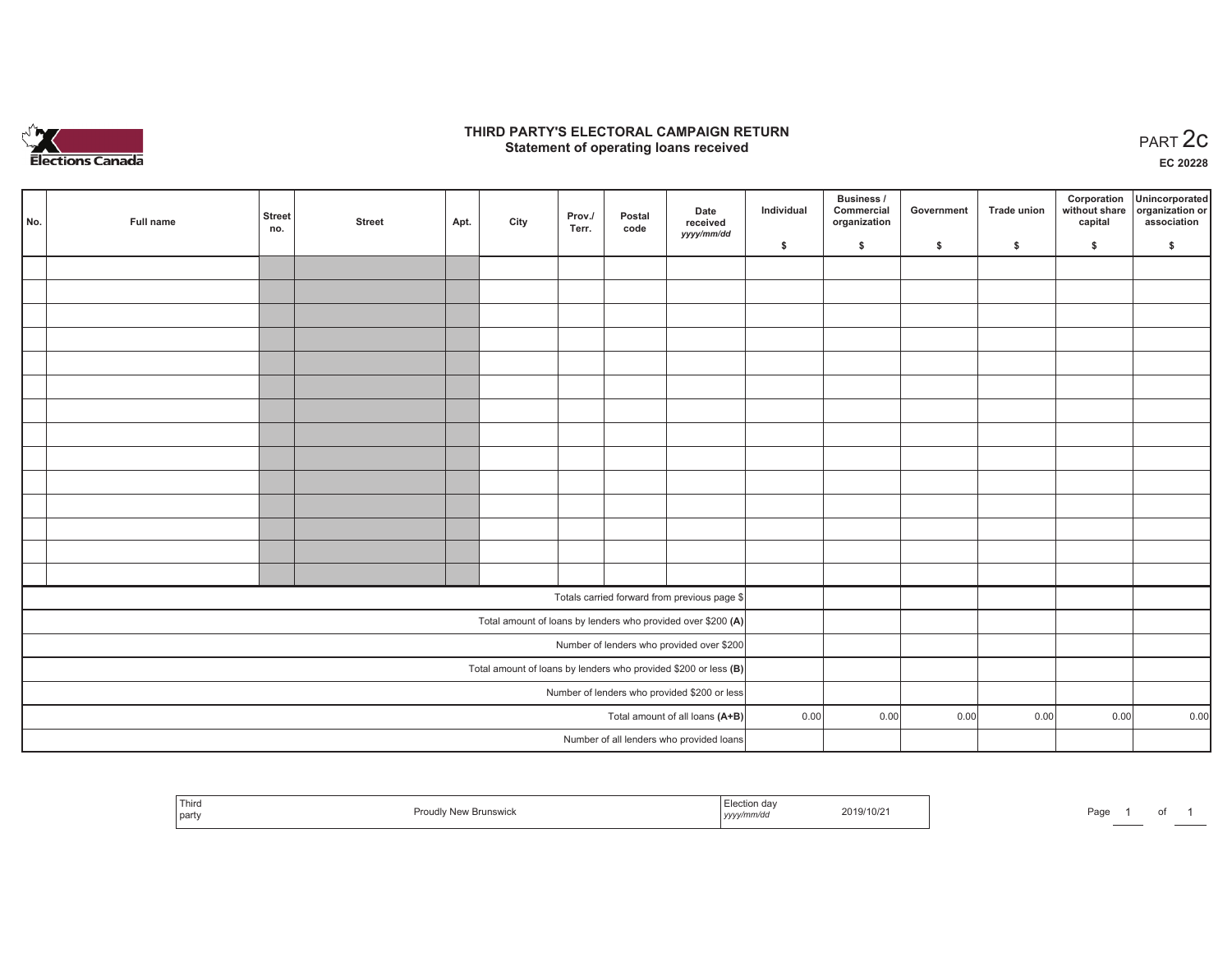# ∼งััััััั **Elections Canada**

# **THIRD PARTY'S ELECTORAL CAMPAIGN RETURN Summary of inflows**

| PART <sub>2d</sub> |
|--------------------|
| EC 20228           |

| No.          | Type of contributor / lender                 | <b>Monetary</b><br>contributions<br>(Part 2a) | Non-monetary<br>contributions<br>(Part 2b) | Loans<br>(Part 2c) | <b>Total</b> | Number of<br>contributors and<br>lenders |
|--------------|----------------------------------------------|-----------------------------------------------|--------------------------------------------|--------------------|--------------|------------------------------------------|
|              |                                              | \$                                            | \$                                         | \$                 | \$           |                                          |
| 1.           | Individuals                                  | 10.00                                         |                                            |                    | 10.00        |                                          |
| 2.           | Businesses / Commercial organizations        |                                               |                                            |                    |              |                                          |
| 3.           | Governments                                  |                                               |                                            |                    |              |                                          |
| 4.           | Trade unions                                 |                                               |                                            |                    |              |                                          |
| 5.           | Corporations without share capital           | 11,281.10                                     |                                            |                    | 11,281.10    | $\overline{2}$                           |
| 6.           | Unincorporated organizations or associations |                                               |                                            |                    |              |                                          |
| 7.           | Total (items 1 to 6)                         | 11,291.10                                     |                                            |                    | 11,291.10    | 31                                       |
| <b>Total</b> |                                              |                                               |                                            |                    |              |                                          |
| 8.           | Amount of third party's resources used       |                                               |                                            |                    | 0.00         |                                          |
| 9.           | Grand total (items 7 and 8)                  | 11,291.10                                     | 0.00                                       | 0.00               | 11,291.10    |                                          |

| Third<br>part | <b>Proudly New Brunswick</b> | :lection dav<br>yyyy/mm/dd<br>,,,,, | 2019/10/2 |
|---------------|------------------------------|-------------------------------------|-----------|
|---------------|------------------------------|-------------------------------------|-----------|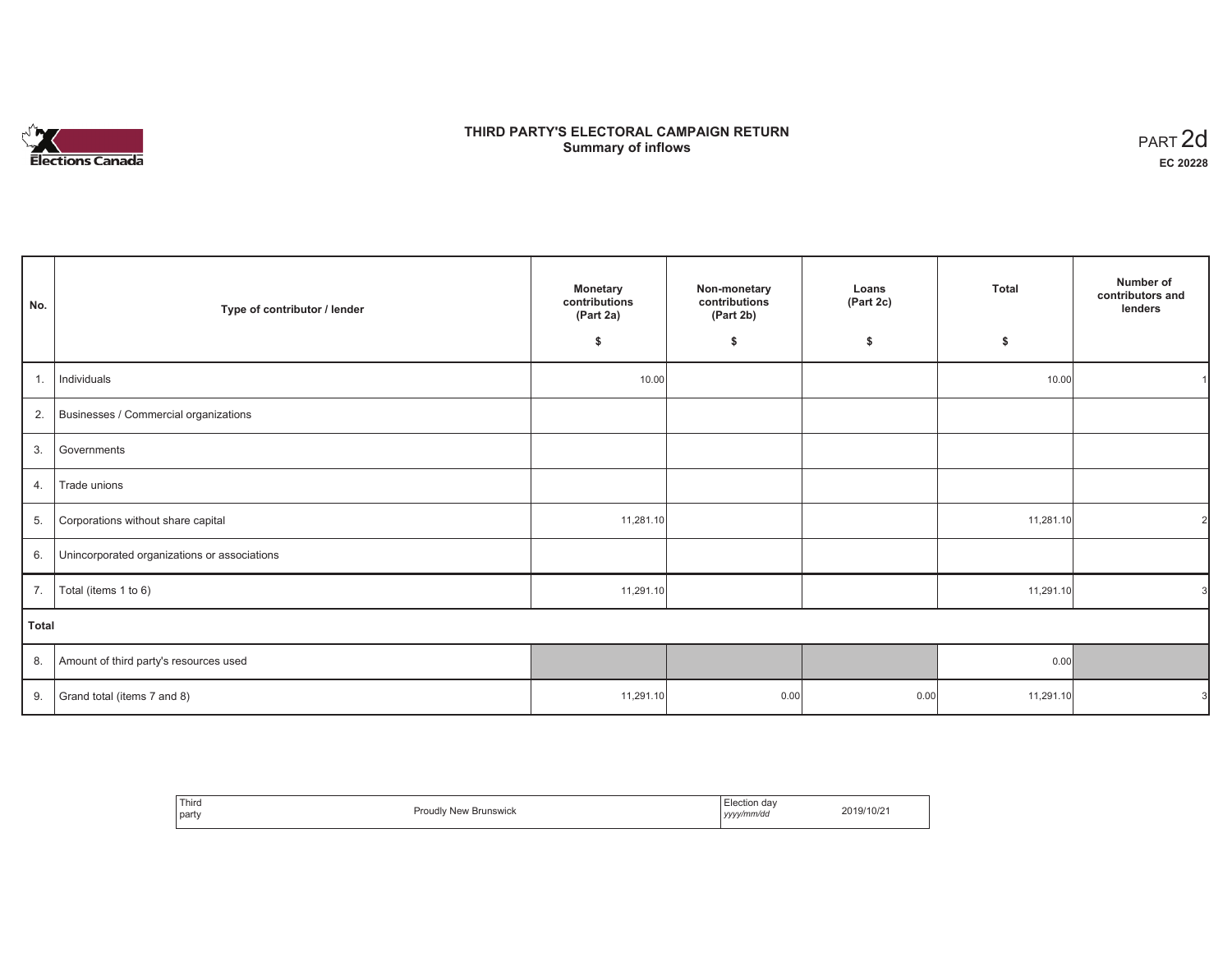

## **THIRD PARTY'S ELECTORAL CAMPAIGN RETURN Statement of expenses incurred for regulated activities that take place during the pre-election period**  *(Only applicable to a fixed-date general election)*

For a list of expense types, expense categories and expense subcategories, refer to Annex II in the Instructions.

| No. | Date<br>incurred<br>yyyy/mm/dd | <b>ED Code</b><br>$($ if applicable $)$ | Supplier | <b>Expense type</b> | Expense<br>category | Expense<br>subcategory | <b>Starting date</b><br>of activity,<br>advertisement<br>or survey<br>yyyy/mm/dd | Ending date<br>of activity,<br>advertisement<br>or survey<br>yyyy/mm/dd | Place of activity or<br>advertisement        | <b>Expense amount</b><br>\$ |
|-----|--------------------------------|-----------------------------------------|----------|---------------------|---------------------|------------------------|----------------------------------------------------------------------------------|-------------------------------------------------------------------------|----------------------------------------------|-----------------------------|
|     |                                |                                         |          |                     |                     |                        |                                                                                  |                                                                         |                                              |                             |
|     |                                |                                         |          |                     |                     |                        |                                                                                  |                                                                         |                                              |                             |
|     |                                |                                         |          |                     |                     |                        |                                                                                  |                                                                         |                                              |                             |
|     |                                |                                         |          |                     |                     |                        |                                                                                  |                                                                         |                                              |                             |
|     |                                |                                         |          |                     |                     |                        |                                                                                  |                                                                         |                                              |                             |
|     |                                |                                         |          |                     |                     |                        |                                                                                  |                                                                         |                                              |                             |
|     |                                |                                         |          |                     |                     |                        |                                                                                  |                                                                         |                                              |                             |
|     |                                |                                         |          |                     |                     |                        |                                                                                  |                                                                         |                                              |                             |
|     |                                |                                         |          |                     |                     |                        |                                                                                  |                                                                         |                                              |                             |
|     |                                |                                         |          |                     |                     |                        |                                                                                  |                                                                         |                                              |                             |
|     |                                |                                         |          |                     |                     |                        |                                                                                  |                                                                         |                                              |                             |
|     |                                |                                         |          |                     |                     |                        |                                                                                  |                                                                         |                                              |                             |
|     |                                |                                         |          |                     |                     |                        |                                                                                  |                                                                         |                                              |                             |
|     |                                |                                         |          |                     |                     |                        |                                                                                  |                                                                         |                                              |                             |
|     |                                |                                         |          |                     |                     |                        |                                                                                  |                                                                         |                                              |                             |
|     |                                |                                         |          |                     |                     |                        |                                                                                  |                                                                         |                                              |                             |
|     |                                |                                         |          |                     |                     |                        |                                                                                  |                                                                         |                                              |                             |
|     |                                |                                         |          |                     |                     |                        |                                                                                  |                                                                         | Totals carried forward from previous page \$ |                             |
|     | Total \$                       |                                         |          |                     |                     |                        |                                                                                  |                                                                         |                                              |                             |

| Third<br><b>STATISTICS</b><br>  party | Proudly New Bruns<br><sup>∍</sup> w Brunswick | ⊨iection dav<br>2019/10/2<br>.<br>yyyymm/aa | Page |
|---------------------------------------|-----------------------------------------------|---------------------------------------------|------|
|---------------------------------------|-----------------------------------------------|---------------------------------------------|------|

 $_{\sf PART}$ 3a **EC 20228**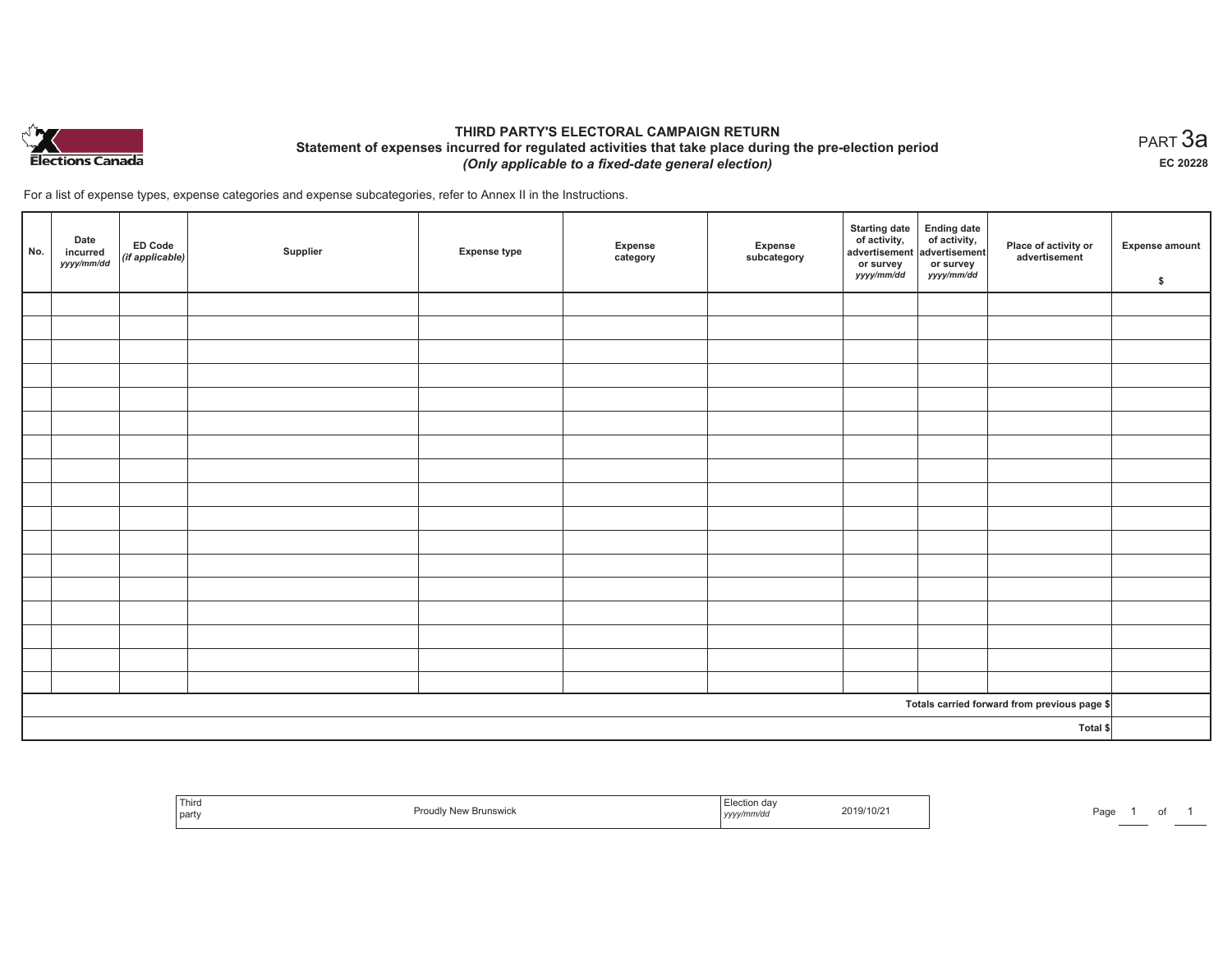

# **THIRD PARTY'S ELECTORAL CAMPAIGN RETURN Statement of expenses incurred for regulated activities that take place during the election period**<br>PART  $3\mathsf{b}$

**EC 20228**

For a list of expense types, expense categories and expense subcategories, refer to Annex II in the Instructions.

| No.             | Date<br>incurred<br>yyyy/mm/dd | <b>ED Code</b><br>(if applicable) | Supplier              | <b>Expense type</b>         | Expense<br>category | <b>Expense</b><br>subcategory | <b>Starting date</b><br>of activity,<br>advertisement<br>or survey | <b>Ending date</b><br>of activity,<br>advertisement<br>or survey | Place of activity or<br>advertisement        | <b>Expense amount</b> |
|-----------------|--------------------------------|-----------------------------------|-----------------------|-----------------------------|---------------------|-------------------------------|--------------------------------------------------------------------|------------------------------------------------------------------|----------------------------------------------|-----------------------|
|                 |                                |                                   |                       |                             |                     |                               | yyyy/mm/dd                                                         | yyyy/mm/dd                                                       |                                              | \$                    |
|                 | 2019/10/07                     |                                   | RMG                   | Partisan Activity           | Voter Contact       | <b>Calling Services</b>       | 2019/09/29                                                         | 2019/10/05                                                       | <b>NB</b>                                    | 79.06                 |
| 2               | 2019/10/17                     |                                   | RMG                   | Partisan Activity           | Voter Contact       | <b>Calling Services</b>       | 2019/10/06                                                         | 2019/10/12                                                       | <b>NB</b>                                    | 103.58                |
| 3               | 2019/10/17                     |                                   | RMG                   | Partisan Activity           | Voter Contact       | <b>Calling Services</b>       | 2019/10/06                                                         | 2019/10/12                                                       | <b>NB</b>                                    | 641.83                |
| $\overline{4}$  | 2019/10/21                     |                                   | RMG                   | Partisan Activity           | Voter Contact       | <b>Calling Services</b>       | 2019/10/13                                                         | 2019/10/19                                                       | NB                                           | 49.74                 |
| 5               | 2019/10/21                     |                                   | RMG                   | Partisan Activity           | Voter Contact       | <b>Calling Services</b>       | 2019/10/20                                                         | 2019/10/20                                                       | <b>NB</b>                                    | 569.63                |
| 6               | 2019/10/21                     |                                   | RMG                   | Partisan Activity           | Voter Contact       | <b>Calling Services</b>       | 2019/10/20                                                         | 2019/10/20                                                       | <b>NB</b>                                    | 405.34                |
|                 | 2019/10/21                     |                                   | RMG                   | Partisan Activity           | Voter Contact       | <b>Calling Services</b>       | 2019/10/21                                                         | 2019/10/21                                                       | <b>NB</b>                                    | 129.88                |
| 8               | 2019/10/29                     |                                   | <b>RMG</b>            | Partisan Activity           | Voter Contact       | <b>Text Messaging</b>         | 2019/10/01                                                         | 2019/10/21                                                       | <b>NB</b>                                    | 10,554.09             |
| 9               | 2019/10/29                     |                                   | RMG                   | Partisan Activity           | Voter Contact       | <b>Text Messaging</b>         | 2019/10/01                                                         | 2019/10/21                                                       | N <sub>B</sub>                               | 1,321.05              |
| 10 <sup>1</sup> | 2019/10/29                     |                                   | RMG                   | Partisan Activity           | Voter Contact       | <b>Text Messaging</b>         | 2019/10/01                                                         | 2019/10/21                                                       | <b>NB</b>                                    | 2,934.03              |
| 11              | 2019/10/18                     |                                   | ElectRight            | Partisan Activity           | Voter Contact       | <b>Calling Services</b>       | 2019/09/30                                                         | 2019/10/07                                                       | N <sub>B</sub>                               | 2,487.91              |
| 12              | 2019/10/15                     |                                   | Facebook              | <b>Election Advertising</b> | Advertising         | <b>Content Boosting</b>       | 2019/10/01                                                         | 2019/10/09                                                       | NB                                           | 1,024.65              |
| 13              | 2019/10/15                     |                                   | Facebook              | Election Advertising        | Advertising         | <b>Content Boosting</b>       | 2019/10/10                                                         | 2019/10/14                                                       | <b>NB</b>                                    | 4,297.02              |
| 14              | 2019/10/19                     |                                   | Facebook              | Election Advertising        | Advertising         | <b>Content Boosting</b>       | 2019/10/15                                                         | 2019/10/17                                                       | <b>NB</b>                                    | 1,366.05              |
| 15              | 2019/10/23                     |                                   | Facebook              | Election Advertising        | Advertising         | <b>Content Boosting</b>       | 2019/10/09                                                         | 2019/10/10                                                       | <b>NB</b>                                    | 180.92                |
| 16              | 2019/10/23                     |                                   | Facebook              | Election Advertising        | Advertising         | <b>Content Boosting</b>       | 2019/10/16                                                         | 2019/10/21                                                       | <b>NB</b>                                    | 6,967.99              |
| 17              | 2019/10/23                     |                                   | Facebook (correction) | Election Advertising        | Advertising         | <b>Content Boosting</b>       | 2019/09/11                                                         | 2019/10/21                                                       | <b>NB</b>                                    | 26.05                 |
|                 |                                |                                   |                       |                             |                     |                               |                                                                    |                                                                  | Totals carried forward from previous page \$ | 1,879.94              |
|                 |                                |                                   |                       |                             |                     |                               |                                                                    |                                                                  | Total \$                                     | 35,018.76             |

| <sup>I</sup> Third<br>Election<br>2019/10/21<br>$3 - 4$<br><b>Brunswick</b><br>party<br>mm/a<br>.<br>,,,, |
|-----------------------------------------------------------------------------------------------------------|
|-----------------------------------------------------------------------------------------------------------|

Page 1 of 2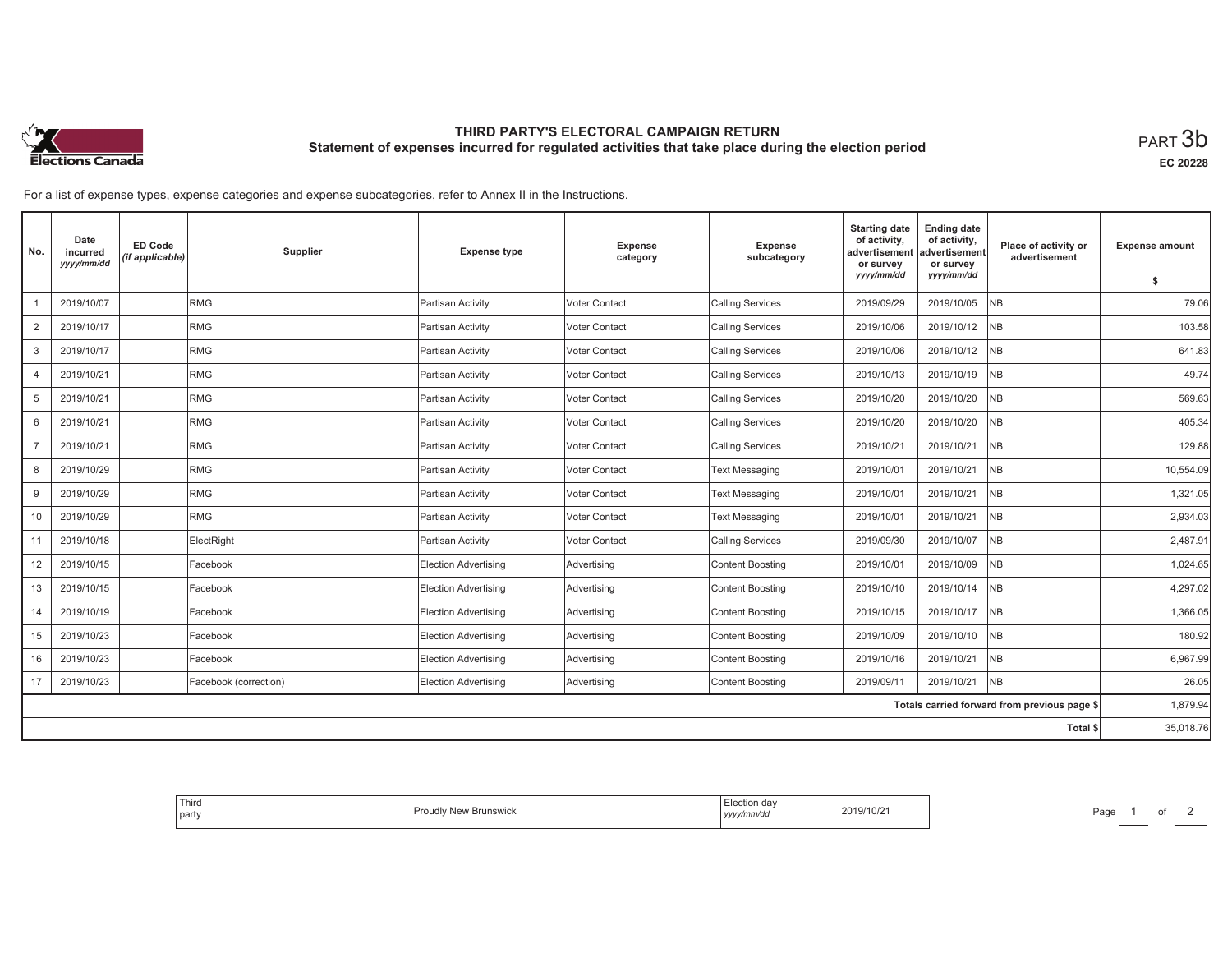

# **THIRD PARTY'S ELECTORAL CAMPAIGN RETURN Statement of expenses incurred for regulated activities that take place during the election period**<br>PART  $3\mathsf{b}$

**EC 20228**

For a list of expense types, expense categories and expense subcategories, refer to Annex II in the Instructions.

| No. | Date<br>incurred<br>yyyy/mm/dd | <b>ED Code</b><br>(if applicable) | Supplier                                 | <b>Expense type</b> | Expense<br>category          | <b>Expense</b><br>subcategory | <b>Starting date</b><br>of activity,<br>advertisement<br>or survey | <b>Ending date</b><br>of activity,<br>advertisement<br>or survey | Place of activity or<br>advertisement        | <b>Expense amount</b> |
|-----|--------------------------------|-----------------------------------|------------------------------------------|---------------------|------------------------------|-------------------------------|--------------------------------------------------------------------|------------------------------------------------------------------|----------------------------------------------|-----------------------|
|     |                                |                                   |                                          |                     |                              |                               | yyyy/mm/dd                                                         | yyyy/mm/dd                                                       |                                              | \$                    |
| 18  | 2020/01/21                     |                                   | NationBuilder                            | Partisan Activity   | Office                       | Website                       | 2019/10/04                                                         | 2019/11/04                                                       | <b>NB</b>                                    | 111.47                |
| 19  | 2019/10/21                     |                                   | Connor MacDonald                         | Partisan Activity   | Salaries, Wages & Consulting | Consulting fees               | 2019/10/13                                                         | 2019/10/21                                                       | N <sub>B</sub>                               | 157.50                |
| 20  | 2019/10/21                     |                                   | Nicolas Gagnon                           | Partisan Activity   | Salaries, Wages & Consulting | Consulting fees               | 2019/10/13                                                         | 2019/10/21                                                       | NB                                           | 25.88                 |
| 21  | 2019/10/21                     |                                   | <b>RBC</b>                               | Partisan Activity   | Other                        | Transaction fees              | 2019/10/17                                                         | 2019/10/21                                                       | <b>NB</b>                                    | 3.00                  |
| 22  | 2020/01/21                     |                                   | The Internet Centre / allconferencecalls | Partisan Activity   | Office                       | Telephone & Internet          | 2019/09/01                                                         | 2019/10/31                                                       | N <sub>B</sub>                               | 7.08                  |
| 23  | 2019/09/30                     |                                   | Leonard Quist                            | Partisan Activity   | Other                        | Other-Email Set Up/Storage    | 2019/10/13                                                         | 2019/10/21                                                       | <b>NB</b>                                    | 0.80                  |
| 24  | 2019/10/21                     |                                   | Go Daddy                                 | Partisan Activity   | Office                       | Website Development           | 2019/09/11                                                         | 2019/10/21                                                       | <b>NB</b>                                    | 2.25                  |
|     |                                |                                   |                                          |                     |                              |                               |                                                                    |                                                                  |                                              |                       |
|     |                                |                                   |                                          |                     |                              |                               |                                                                    |                                                                  |                                              |                       |
|     |                                |                                   |                                          |                     |                              |                               |                                                                    |                                                                  |                                              |                       |
|     |                                |                                   |                                          |                     |                              |                               |                                                                    |                                                                  |                                              |                       |
|     |                                |                                   |                                          |                     |                              |                               |                                                                    |                                                                  |                                              |                       |
|     |                                |                                   |                                          |                     |                              |                               |                                                                    |                                                                  |                                              |                       |
|     |                                |                                   |                                          |                     |                              |                               |                                                                    |                                                                  |                                              |                       |
|     |                                |                                   |                                          |                     |                              |                               |                                                                    |                                                                  |                                              |                       |
|     |                                |                                   |                                          |                     |                              |                               |                                                                    |                                                                  |                                              |                       |
|     |                                |                                   |                                          |                     |                              |                               |                                                                    |                                                                  |                                              |                       |
|     |                                |                                   |                                          |                     |                              |                               |                                                                    |                                                                  | Totals carried forward from previous page \$ | 35,018.76             |
|     |                                |                                   |                                          |                     |                              |                               |                                                                    |                                                                  | Total \$                                     | 35,326.74             |

| Election day<br>$2019/10/z$ .<br>vyy/mm/do<br>  <i>yyyy</i> | ' Third<br>Proud<br><b>Brunswick</b><br>۱ Nم<br>party |
|-------------------------------------------------------------|-------------------------------------------------------|
|-------------------------------------------------------------|-------------------------------------------------------|